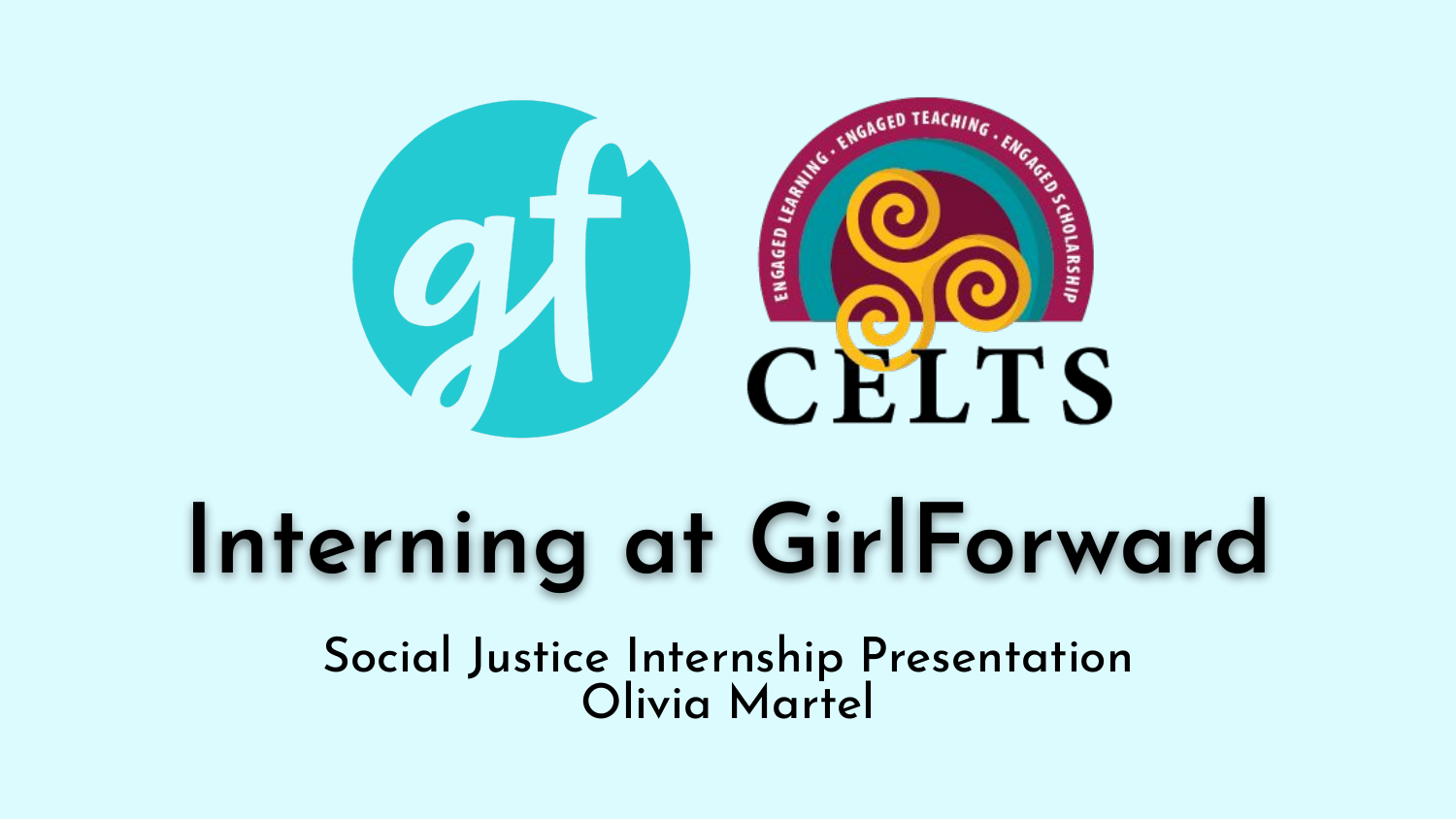## **What is GirlForward?**

*"GirlForward is a community of support dedicated to creating and enhancing opportunities for girls who have been displaced globally by conflict and persecution."*



This mission is executed through three main programs:

- 1) Mentoring: pairing girls with female mentors to develop a pillar relationship
- 2) Education: tutoring services and summer-session Camp GirlForward
- 3) Safe Spaces: providing a place where build community, do homework, and access resources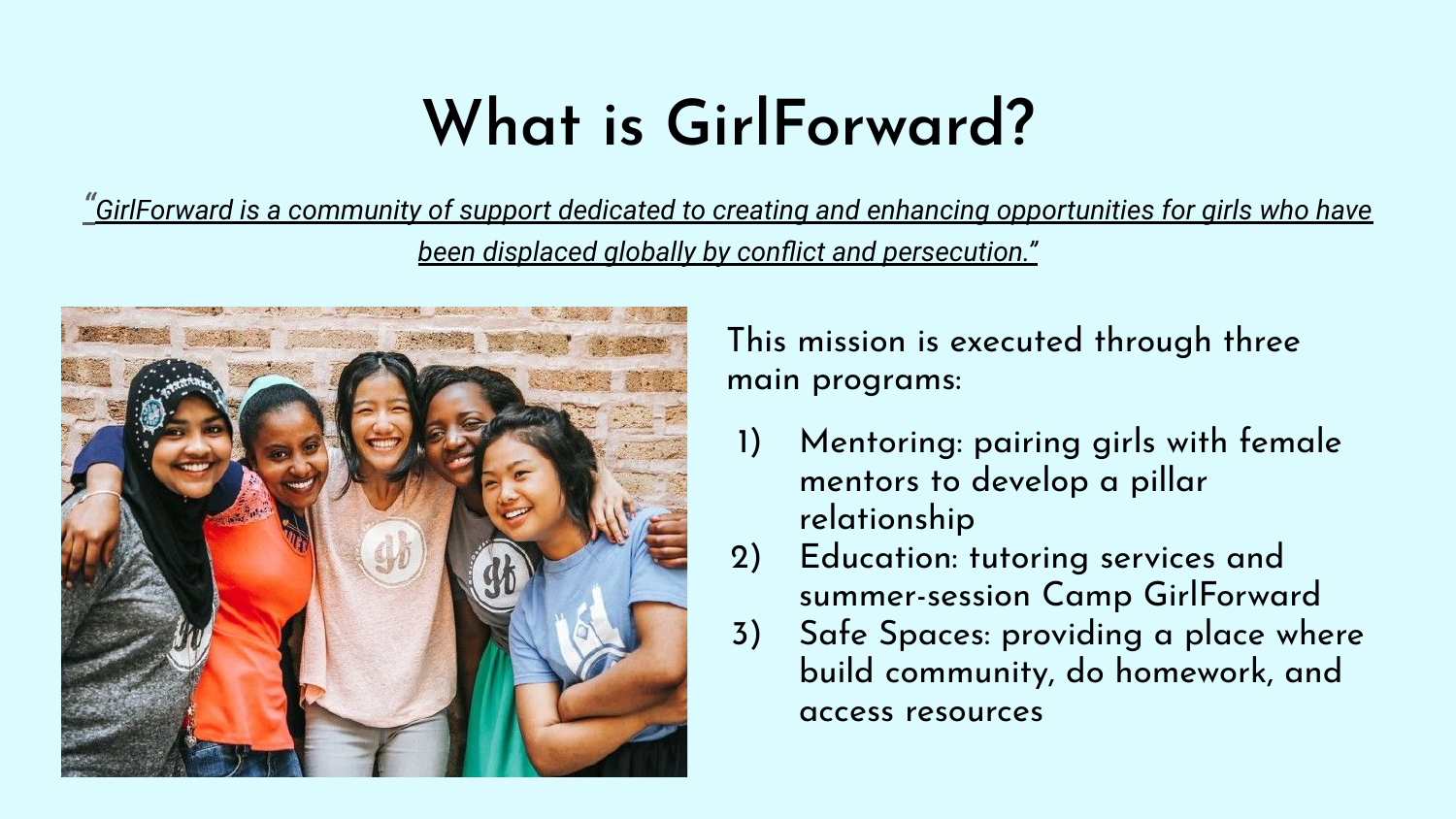As part of the Social Justice Internship program, I have worked approximately 10 hours per week at GirlForward's center across the academic year alongside my full schedule of classes.



I have spent this year working at GirlForward as their **Fundraising and Development Intern**, supervised by their Executive Director, Ashley Marine.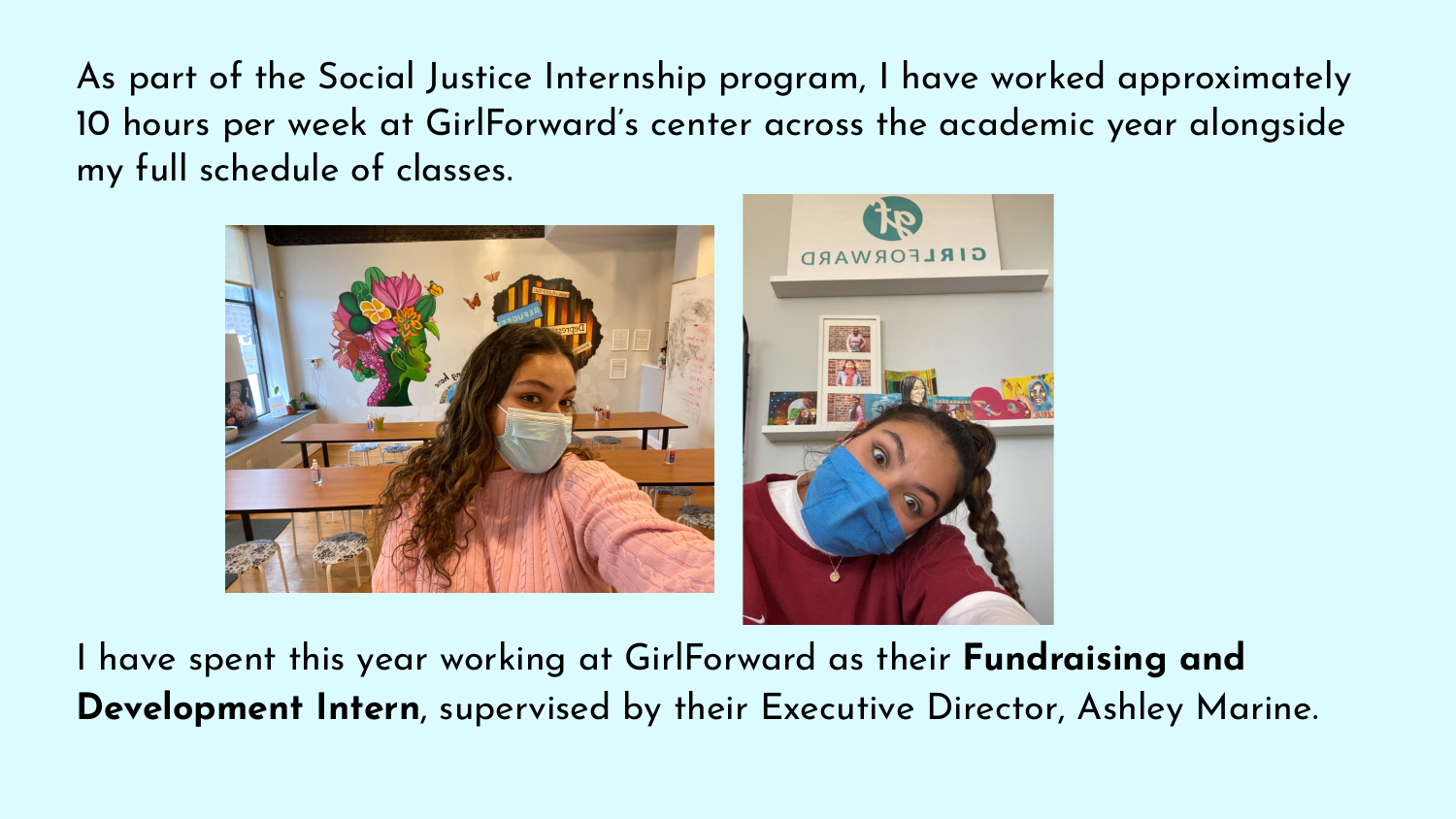## My Position

As the Fundraising and Development Intern, I took on a variety of tasks…

Some of the most notable:

- Tracked donor gifts and oversaw database analytics using the nonprofit CRM portal, Kindful
- Facilitated "Thank-a-thon", a week of personally calling all of GirlForward's donors to express gratitude
- Performed research to identify prospective grant matches
- Proposed new policy to refine GirlForward's in-kind donation processes
- Managed donor communications via email and phone
- Engaged with girls in GirlForward's drop-in center (my personal favorite!)